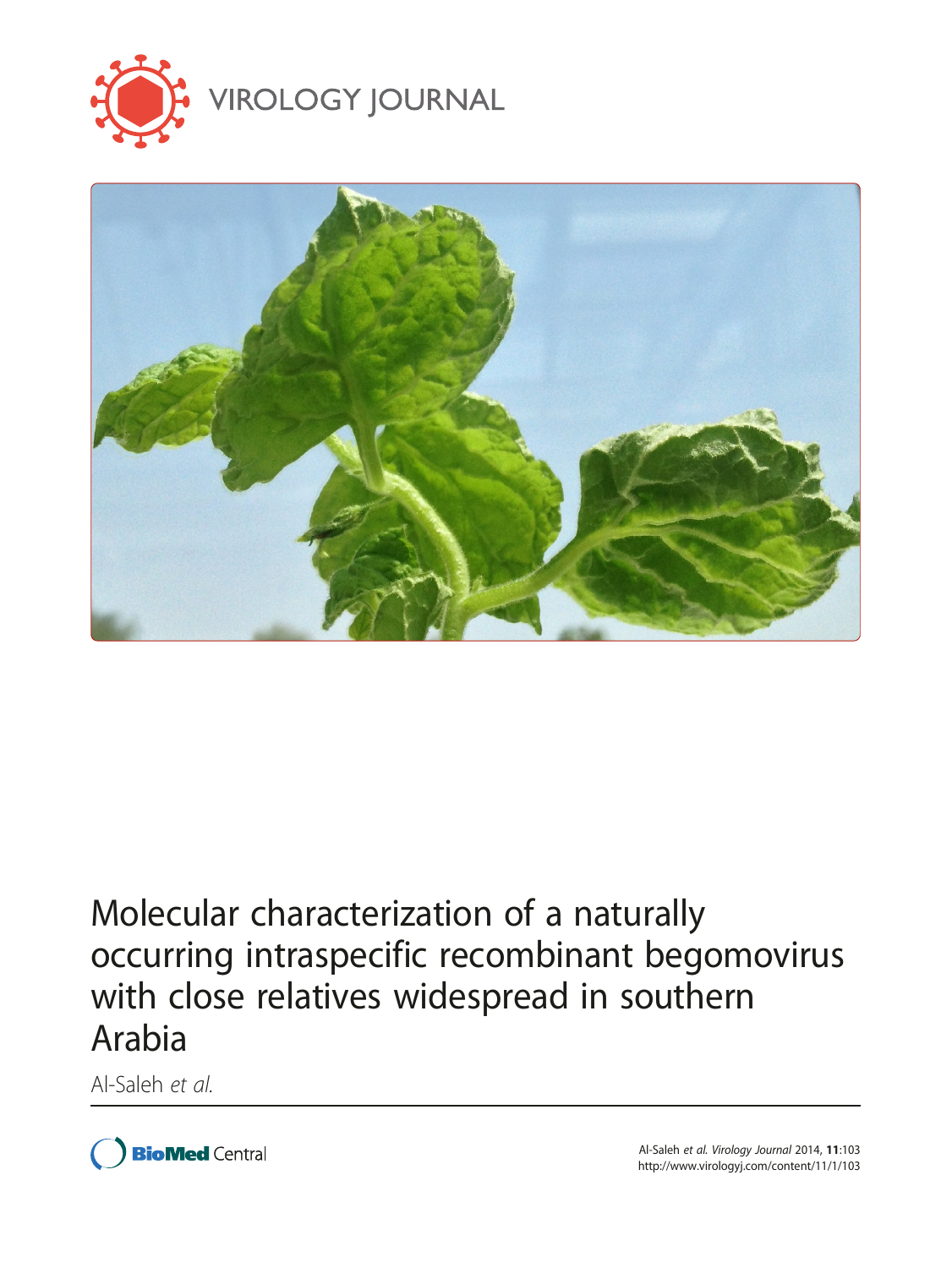# SHORT REPORT AND RESERVE THE SHORT CONTROL CONTROL CONTROL CONTROL CONTROL CONTROL CONTROL CONTROL CONTROL CONTROL CONTROL CONTROL CONTROL CONTROL CONTROL CONTROL CONTROL CONTROL CONTROL CONTROL CONTROL CONTROL CONTROL CON



# Molecular characterization of a naturally occurring intraspecific recombinant begomovirus with close relatives widespread in southern Arabia

Mohammed A Al-Saleh<sup>1</sup>, Ibrahim M Al-Shahwan<sup>1</sup>, Judith K Brown<sup>2</sup> and Ali M Idris<sup>3\*</sup>

# Abstract

**Background:** Tomato leaf curl Sudan virus (ToLCSDV) is a single-stranded DNA begomovirus of tomato that causes downward leaf curl, yellowing, and stunting. Leaf curl disease results in significant yield reduction in tomato crops in the Nile Basin. ToLCSDV symptoms resemble those caused by Tomato yellow leaf curl virus, a distinct and widespread begomovirus originating in the Middle East. In this study, tomato samples exhibiting leaf curl symptoms were collected from Gezira, Sudan. The associated viral genome was molecularly characterized, analyzed phylogenetically, and an infectious clone for one isolate was constructed.

Findings: The complete genomes for five newly discovered variants of ToLCSDV, ranging in size from 2765 to 2767-bp, were cloned and sequenced, and subjected to pairwise and phylogenetic analyses. Pairwise analysis indicated that the five Gezira isolates shared 97-100% nucleotide identity with each other. Further, these variants of ToLCSDV shared their highest nucleotide identity at 96-98%, 91-95%, 91-92%, and 91-92% with the Shambat, Gezira, Oman and Yemen strains of ToLCSDV, respectively. Based on the high maximum nucleotide identities shared between these ToLCSDV variants from Gezira and other previously recognized members of this taxonomic group, they are considered isolates of the Shambat strain of ToLCSDV. Analysis of the complete genome sequence for these new variants revealed that they were naturally occurring recombinants between two previously reported strains of ToLCSDV. Finally, a dimeric clone constructed from one representative ToLCSV genome from Gezira was shown to be infectious following inoculation to tomato and N. benthamiana plants.

Conclusion: Five new, naturally occurring recombinant begomovirus variants (>96% shared nt identity) were identified in tomato plants from Gezira in Sudan, and shown to be isolates of the Shambat strain of ToLCSDV. The cloned viral genome was infectious in N. benthamiana and tomato plants, and symptoms in tomato closely resembled those observed in field infected tomato plants, indicating the virus is the causal agent of the leaf curl disease. The symptoms that developed in tomato seedlings closely resembled those observed in field infected tomato plants, indicating that ToLCSDV is the causal agent of the leaf curl disease in Gezira.

Keywords: Geminivirus, Tomato leaf curl Sudan virus, Virus variability, Whitefly vector

\* Correspondence: [idris@email.arizona.edu](mailto:idris@email.arizona.edu) <sup>3</sup>

<sup>3</sup>Center for Desert Agriculture, King Abdullah University of Science and Technology, Thuwal, Saudi Arabia

Full list of author information is available at the end of the article



© 2014 Al-Saleh et al.; licensee BioMed Central Ltd. This is an Open Access article distributed under the terms of the Creative Commons Attribution License [\(http://creativecommons.org/licenses/by/4.0\)](http://creativecommons.org/licenses/by/2.0), which permits unrestricted use, distribution, and reproduction in any medium, provided the original work is properly credited.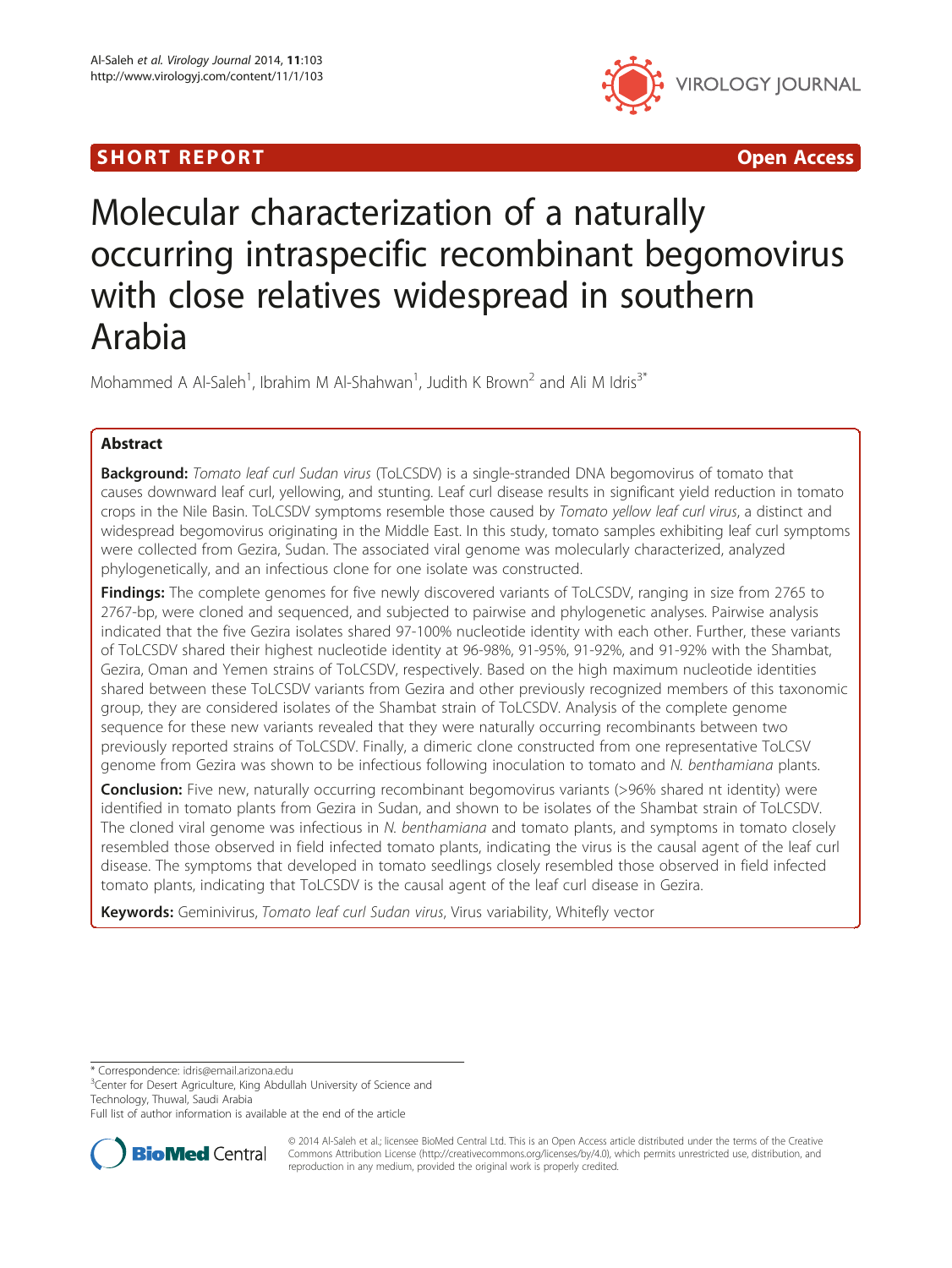## Background

Recent studies have shown that several tomato-infecting monopartite begomoviruses are prevalent in the Nile Basin, and in the southern region of the Arabian Peninsula, namely, Yemen and Oman [\[1\]](#page-6-0). Thus far, two species have been reported from the Nile Basin, Tomato leaf curl Sudan virus (ToLCSDV) and Tomato yellow leaf curl virus (TYLCV) [[2,3](#page-6-0)], while three species have been recognized in the southern region of Arabia, Tomato leaf curl Oman virus (ToLCOMV), ToLCSDV and TYLCV [[1,4](#page-6-0)]. This collective group of monopartite begomoviruses causes extensive damage to tomato (Solanum lycopersicum L.) crops in the arid and semi-arid southern part of the Arabian Peninsula and the Nile Basin [\[2,5](#page-6-0)].

Viruses in the genus, Begomovirus (family, Geminiviridae) are transmitted by the whitefly Bemisia tabaci (Genn.), a phloem-feeding aleyrodid in the Order: Hempitera. Begomoviruses are characterized by having a single-stranded circular DNA genome encapsidated in twinned icosahedral particles, and recently, have emerged to cause debilitating diseases to many species of dicotyledonous plants of agricultural importance [\[6](#page-6-0)]. They are widespread in uncultivated, endemic and naturalized plant species found in the tropics and subtropics worldwide [\[7,8\]](#page-6-0). The begomovirus genome is composed of either one (monopartite) or two components (bipartite), the latter being designated DNA-A and DNA-B components [[9](#page-6-0)]. Monopartite and bipartite begomoviruses are present in the Eastern Hemisphere. In contrast, with the exception of the recently introduced To-mato yellow leaf curl virus (and its relatives) [\[10,11\]](#page-6-0), and those associated with commercially traded ornamentals [[8](#page-6-0)], and at times, sweet potato plants [[12](#page-6-0)], only bipartite begomoviruses are found in the Western Hemisphere [\[6](#page-6-0)]. And, in a recent example reported from three locations in South America, the DNA-B component was shown to be dispensable for systemic infection [\[13,14](#page-6-0)], whereas, in another study involving infectious DNA-A component, no cognate DNA-B was detected [\[15\]](#page-6-0).

The genome of monopartite begomoviruses contains certain genes that are functionally homologous to those encoded by the DNA-A component of bipartite genome type, encoding six overlapping open reading frames (ORF), two in the virion sense strand, and four in the complementary sense strand. Transcription of ORFs initiates from sequences in a non-coding region, referred to as the intergenic region (IR). This region also contains the begomoviral structurally conserved hairpin and origin of replication, and two or more virus replication associated protein (Rep)-binding motifs that are essential for viral genome replication [[16\]](#page-6-0). Therefore, linkage of Rep and the IR would be expected during recombination, as well as preserved genome modularity, to enhance the prospects of producing fit and viable progeny [\[17](#page-6-0)].

In this study we report the molecular characterization of five new, naturally occurring, recombinant begomovirus variants arising from a putative intraspecific genomic exchange of sequences between two previously known strains of ToLCSDV, and demonstrate infectivity of a genomic clone for one of the variants.

### **Methods**

Leaf samples were collected from plants exhibiting yellow leaf curl and stunting symptoms growing in a commercial tomato field in Gezira, Sudan during the winter, 2011. Total DNA isolated from the symptomatic tomato plants was used as a template to amplify prospective begomoviral genomic components by rolling circle amplification technology (RCA) using the TempliPhi 100 Amplification Kit (GE Healthcare, Life Sciences, Piscataway, NJ, USA) as previously described [\[10,18](#page-6-0)]. The RCA product was digested to linearize the genome using EcoRI, cloned into pGEM7Zf + (Promega, Madison, WI) and completely sequenced. The DNA sequence was determined for each of five putative full-length begomoviral genomic clones, and analyzed using BLASTn algorithm to query the GenBank database (NCBI). The nucleotide (nt) sequence for the top 14 hits were included in pairwise comparison using the Species Demarcation Tool software (SDT v.1.0) [\[19\]](#page-6-0) and phylogenetic analyses.

The aligned sequences were used to construct the phylogenetic trees using maximum Likelihood (ML) option available in PAUP\* software [\[20](#page-6-0)], using the specific parameters, as described [\[4,21](#page-6-0)].

The sequence alignment used in the phylogenetic analyses was also used to identify potential recombinatorial fragments using the RDP2 software [\[22](#page-6-0)]. The default search parameters for recombination detection were employed using the highest acceptable probability  $(P \text{ value})$  of 0.01.

A recombinant plasmid (pGez3.1) cloned from the tomato sample Gezira 3, carrying a full-length begomoviral genome, was selected to construct a clone for infectivity using pGreen II [\[23\]](#page-6-0). The pGez3.1 clone was digested with EcoRI and BamHI to release a 1191 bp fragment, and with EcoRI/ClaI to release a 2188 bp fragment. The fragments were ligated into pGreenII by inserting the ClaI-BamHI fragments ultimately as a single insert, a process that was mediated by multi-fragment ligation [\[4](#page-6-0)] to obtain recombinant plasmid pG-Gez3. The pG-Gez3 was electroporated into Agrobacterium tumefaciens GV3101 and used to agro-infiltrate the leaves of N. benthamiana, cultivated tomato, Solanum lycopersicon cultivar M82, and wild tomato S. cheesmaniae accession LA0421, as previously described [\[4](#page-6-0)]. The infectivity tests were replicated three times. Viral DNA that accumulated in the subsequently developing (non-inoculated) leaves, following agroinoculation provided evidence of replication as well as local and long distance viral movement in the test plants. Total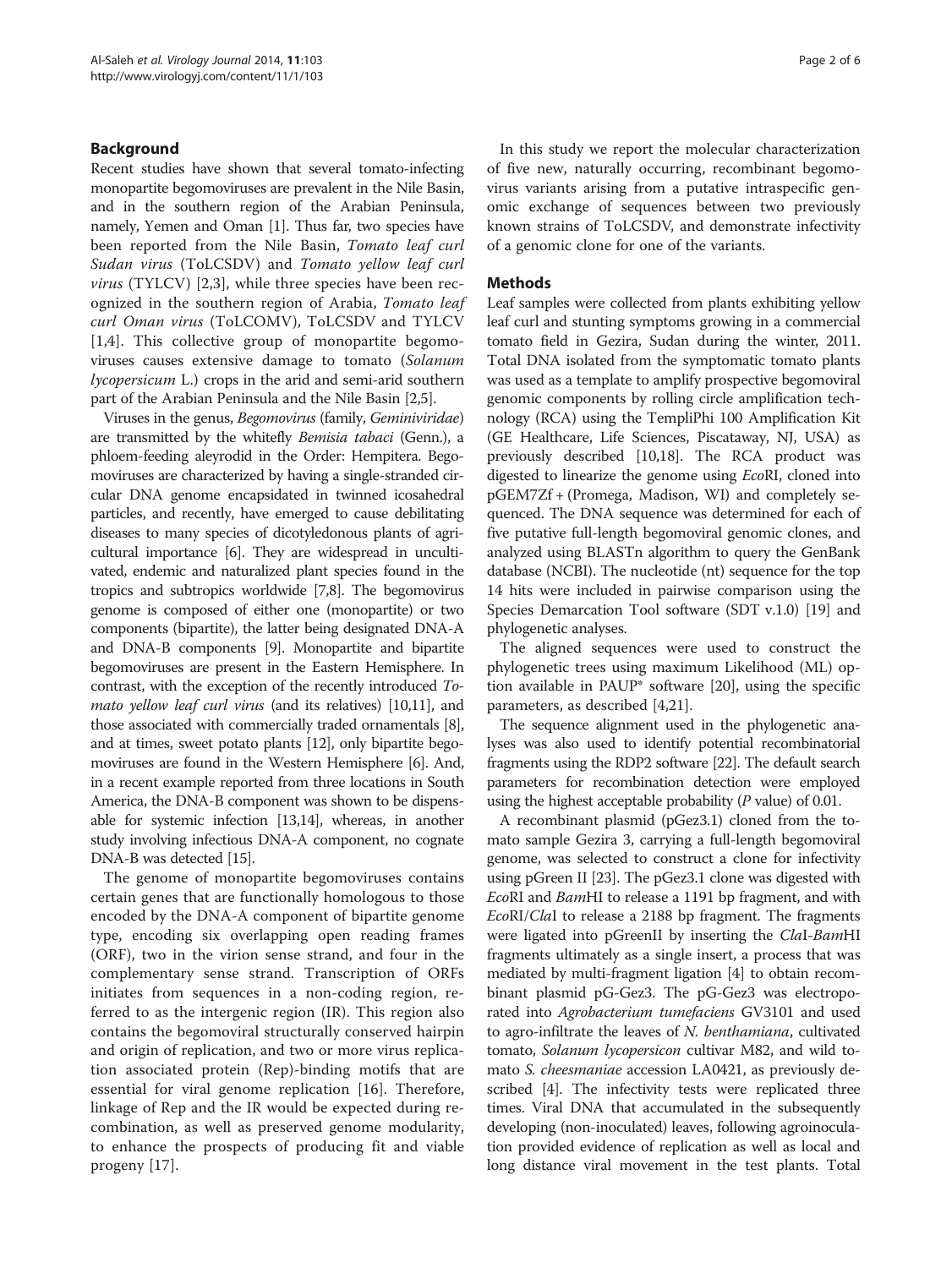<span id="page-3-0"></span>DNA was isolated from the newly expanded leaves of N. benthamiana and tomato that developed 7–12 days post-inoculation. Total DNA extracts were subjected to PCR analysis to ascertain begomoviral presence or absence, using 'universal' (core) coat protein primers [[7](#page-6-0)]. The amplicons were cloned and sequenced.

# Results and discussion

The monopartite begomoviral genomes were cloned from the RCA-amplified products obtained using total DNA that was extracted from two different tomato plants (isolates Gez3 and Gez4) collected from Gezira. The plasmid vector contained ligated inserts  $(n = 5)$  that ranged in size from 2765-bp to 2767-bp. Sequence alignment followed by pairwise comparisons [[19](#page-6-0)] revealed that the five clones shared 97-100% nt sequence identity. Inspection of the five genomic sequences revealed that they had features like other monopartite begomoviral genomes, based on the size and the characteristic organization of the six ORFs (V1, V2, C1, C2, C3 and C4), and the conserved IR [[6,16](#page-6-0)] (Figure 1). The IRs contained one directly repeated sequence, or iteron, the TATA-box, and the stem-loop and nanonucleotide sequence, TAATATTAC, required for transcription and viral genome replication [\[24,25](#page-6-0)]. The sequences were used to search the NCBI GenBank database using BLASTn to identify the most closely related and several more distant taxa, which were selected and used as reference sequences (Additional file [1](#page-5-0)) for pairwise distance and phylogenetic analyses. The nt sequence comparisons revealed that the Gezira tomato isolates shared



88-96% nt identity with other ToLCSDV variants (Table [1](#page-4-0)), which until this report, were known to occur in the Nile Basin [[2](#page-6-0)] and southern Arabia [\[1\]](#page-6-0). Further, the Gezira isolates shared 96-97% identity with the Shambat strain of ToLCSDV, also from the Nile Basin in Sudan.

Based on the ICTV guidelines for species demarcation, at <91% nt identity [\[26\]](#page-6-0), the Gezira tomato isolates are considered variants of ToLCSDV-Sha (Table [1\)](#page-4-0). Even so, the Gezira isolates showed a range of divergence among the three main types of isolates that also group as the ToLCSDV species, including the Oman strain (ToLCSDV-Mir), at 91-92%, the Yemen strain (ToLCSDV-Ye), at 91- 92%, and the ToLCSDV-Gez1 strain (also endemic to Sudan), at 91-95% nt identity.

Analysis of the ToLCSDV IR sequence revealed that the Rep-binding iterons, or the repeated 'signature sequences' associated with Rep-binding to initiate begomoviral replication, consisted of imperfect direct repeats (5'-GGTGTATCGGTAC-3'). These iterons were identical to those present in the sequence of the Shambat strain, as shown in Table [1](#page-4-0). The iterons were located between the nt coordinates 2649 and 2661, or five nucleotides upstream of the TATA box of the Rep promoter. Comparative sequence analysis of the Rep gene of the ToLCSDV variants from Gezira, with previously recognized isolates and strains of this virus enabled visual detection of the conserved sequence, FQIN, and its predicted identification as the iteron-related domain (IRD), the predicted amino acid sequences that mediate iteron-Rep molecular interactions [\[16\]](#page-6-0).

The results of the phylogenetic analysis of aligned begomoviral sequences indicated that all the isolates identified here, and previously recognized strains or variants of ToLCSDV, were members of a single clade (Figure [2](#page-4-0); Additional file [2\)](#page-5-0) also containing TYLCV and TYLCV-related begomoviruses extant in the Mediterranean region, North Africa, and the Arabian Peninsula. The five Gezira isolates (Gez3.1, Gez3.2 and Gez3.3 cloned from sample field Gez3 and Gez4.1 and Gez4.2 cloned from field sample Gez4) clustered with other members of the ToLCSDV-Sha strain clade. All of the ToLCSDV sequences grouped with a basis in geographical origin, e.g. either the Nile Basin or Asia, and the latter group was further divided by having an origin in Oman or Yemen. Previous reports have shown that geographical and/or other kinds of physical barriers can contribute importantly to the distribution of begomoviruses [[6\]](#page-6-0). Generally, this group of viruses have been divided into two major groups extant in either the Eastern or Western Hemisphere, with the Eastern Hemisphere genomes (DNA-A or monopartite DNA component) being further separated into subclades, usually, also, exhibiting endemism either in the Far East, Southeast Asia, Africa, North Africa, and/or the Mediterranean region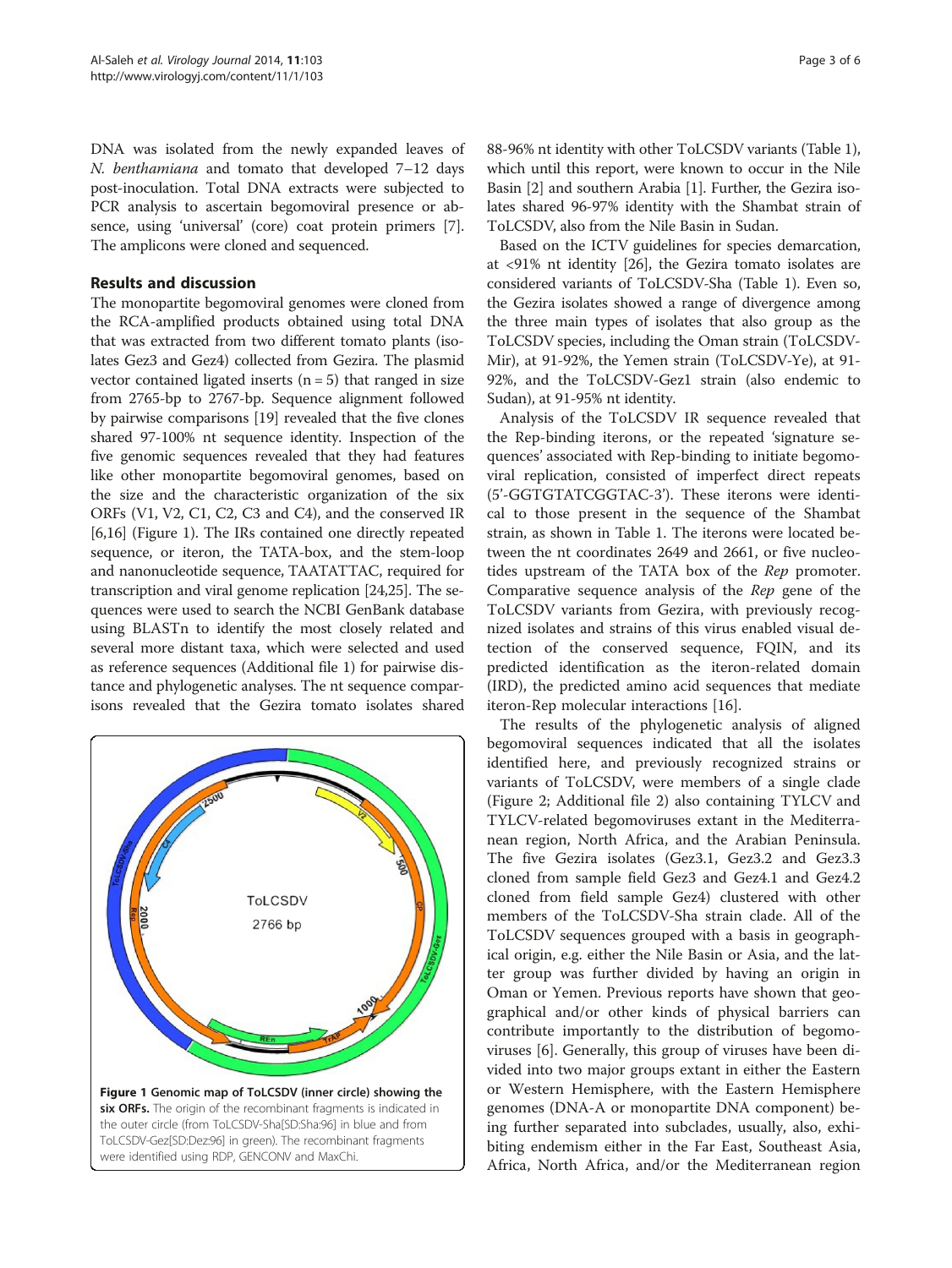| <b>Virus</b><br>[GenBank accession] | <b>Full-length</b> | <b>ORF</b>     |                |                |                |                |     | IR | Rep binding          | Iteron-related |
|-------------------------------------|--------------------|----------------|----------------|----------------|----------------|----------------|-----|----|----------------------|----------------|
|                                     |                    | V <sub>1</sub> | V <sub>2</sub> | C <sub>2</sub> | C <sub>3</sub> | C <sub>1</sub> | C4  |    | iteron               | domain         |
| ToLCSDV                             | 94                 | 99             | 99             | 98             | 98             | 89             | 89  | 71 | GGTGTAGTGGGGT        | <b>FKIN</b>    |
| [AY044139]                          |                    |                |                |                |                |                |     |    |                      |                |
| ToLCSDV                             | 96                 | 97             | 93             | 95             | 94             | 99             | 100 | 99 | GGTGTATCGGTAC        | <b>FQIN</b>    |
| [AY044137]                          |                    |                |                |                |                |                |     |    |                      |                |
| ToLCSDV                             | 92                 | 97             | 93             | 87             | 88             | 89             | 87  | 86 | <b>TGTATATCGGTAC</b> | <b>FQIN</b>    |
| [JF919733]                          |                    |                |                |                |                |                |     |    |                      |                |
| ToLCSDV                             | 91                 | 95             | 91             | 86             | 90             | 89             | 89  | 86 | <b>TGTATATCGGTAC</b> | <b>FQIN</b>    |
| [JF919731]                          |                    |                |                |                |                |                |     |    |                      |                |
| ToLCSDV                             | 92                 | 97             | 93             | 86             | 87             | 90             | 87  | 81 | <b>GGTACATCGGTAC</b> | <b>FQIY</b>    |
| [JN591385]                          |                    |                |                |                |                |                |     |    |                      |                |
| <b>TYLCV</b>                        | 88                 | 70             | 97             | 95             | 93             | 91             | 88  | 85 | <b>TGTATATCGGTAC</b> | <b>FQIN</b>    |
| [AY044138]                          |                    |                |                |                |                |                |     |    |                      |                |

<span id="page-4-0"></span>Table 1 Comparison of nucleotide sequence percentage identity for Gez3.1 of Tomato leaf curl Sudan virus (ToLCSDV-Sha[SD:Gez3.1:11]) and other five recognized strains\* of the ToLCSDV using Species Demarcation Tool (SDT v1.0) [[19\]](#page-6-0)

\*Different isolates of ToLCSDV from Gezira (AY044139), Shambat (AY044137), Yemen tomato (JF919731) and Yemen tobacco (JF919733) and Tomato yellow leaf curl virus from Gezira, Sudan (TYLCV). Comparisons are based on the complete genome sequence, and the nucleotide sequence of each individual open reading frame (ORF) (V1, V2, C1, C2, C3, C4) and the intergenic region (IR). The Rep-binding iteron and iteron-related domain for ToLCSDV-Sha[SD:Gez3.1:11] are identical to those for ToLCSDV-Sha[SD:Sha:96] strain (AY044137). Values in bold highlight the highest nucleotide sequence identities with ToLCSDV-Gez3.1 for each ORF or IR compared.



likelihood algorithm available in Phylogenetic Analysis Using Parsimony, version 4.0.0b8 [\[20\]](#page-6-0). The positions of the ToLCSDV isolates are shaded. Refer to additional table [see Additional file [1\]](#page-5-0) for begomovirus acronyms and GenBank accession numbers and maximum parsimony phylogenetic tree [see Additional file [2](#page-5-0)] for bootstrap.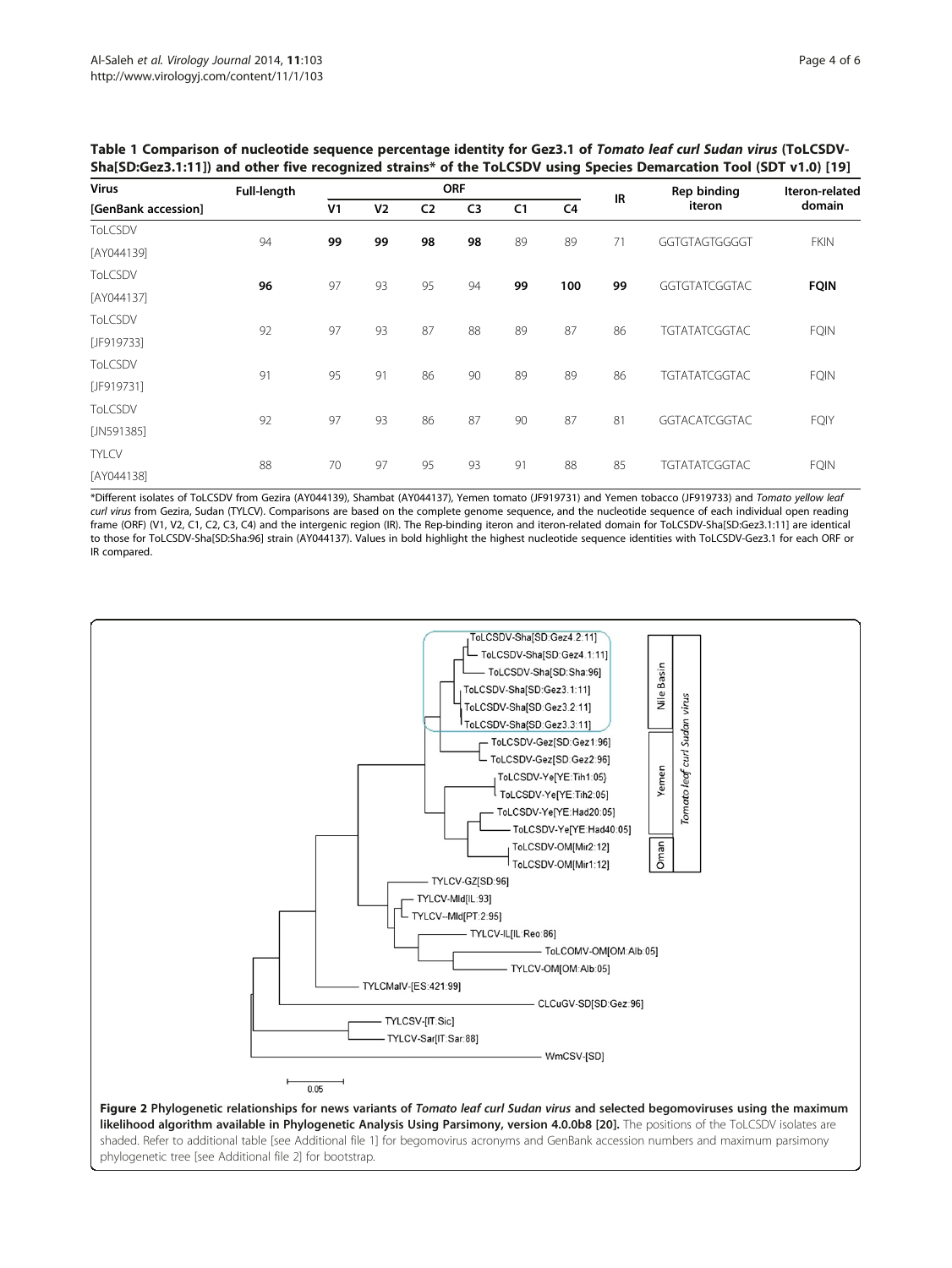<span id="page-5-0"></span>[[2,3,21,27\]](#page-6-0). Based on these observations, the ToLCSDV species is likely endemic to the region extending from the Nile Basin to the southern region of the Arabian Peninsula [\[1](#page-6-0)].

Recombination analysis was carried out using the program suite available in RDP2 [\[14\]](#page-6-0). Three of these algorithms, RDP ( $P$  3.772×10<sup>-14</sup>), GENCONV ( $P$  3.604×10<sup>-14</sup>), and MaxChi ( $P$  1.446×10<sup>-10</sup>), predicted that the genome of the herein five newly described ToLCSDV variants exhibit evidence of intraspecific recombination (Figure [1](#page-3-0)). The recombination event was confirmed by conducting an independent phylogenetic analysis of the recombinant fragments, which resulted in a shift in tree topology [see Additional file 3]. One predicted recombinant fragment (1199 nt) was located between the nt coordinates 1588–35, and based on nt sequence was most closely related to the Shambat strain, at 99% nt identity, but only 86% identical to the Gezira strain. The second predicated recombinant fragment (1566 nt in length) was located between the nt coordinates 36–1587, and its sequence was most closely related to the Gezira strain, at 99% nt identity, compared to its only 93% shared nt identity with the Shambat strain.

Seedlings of the cultivated tomato cv M18 and the wild tomato accession LA0421 [see Additional file 4], and of the model plant species, N. benthamiana, when agro-inoculated with the Shambat isolate of ToLCSDV (pG-Gez3), became systemically infected, based on characteristic viral symptom development. For N. benthamiana, the plants exhibited stunting, leaf curling, vein thickening, and stem deformation, which together resulted in a dwarfed and bushy appearance [see Additional file 5] 7–8 day post-inoculation (DPI). The ToLCSDV-infected 'wild' tomato accession LA0421, exhibited upward curling of the old leaflets, reduced size of new leaflets, and mild vein yellowing, 10–11 DPI. In contrast, the cultivated tomato developed severe curling of new leaflets 11–12 DPI, the symptom phenotype most commonly observed in field infected tomato plants. ToLCSDV presence or absence was confirmed by PCR amplification, and cloning and DNA sequencing of the core region of the viral coat protein (data not show) from total plant DNA extracted from newly developing leaves 12 DPI, thereby fulfilling Koch' postulates for this isolate. In comparison, virus-like symptoms were not observed in the mock-inoculated seedlings of N. benthamiana, LA0421, or cv M18.

The leaf curl disease of tomato in Gezira, Sudan (the Nile Basin) has long been associated with begomoviral presence, and isolates of ToLCSDV have been cloned and sequenced from tomato plants collected there as early as 1996 [[2\]](#page-6-0). However, this is the first report of the cloning and sequencing of multiple begomoviral variants from tomato plants exhibiting leaf curl symptoms, and of the demonstrated infectivity of the cloned genome of a representative isolate of ToLCSDV in Gezira, Sudan. Thus, at the time of sample collection, ToLCSDV can be considered the causal agent of the leaf curl disease occurring in tomato crops in Gezira, Sudan. The infectious clone required no associated satellite-like molecule for the development of wild type symptoms in tomato. The development of this infectious ToLCSDV clone provides a whitefly-free approach for rapid resistance screening of tomato germplasm and other solanaceous hosts of the virus. It also provides information inherent in the viral genome sequence that can be used to devise virus- or sequence-specific targets for RNAi-mediated resistance.

# Additional files

[Additional file 1:](http://www.biomedcentral.com/content/supplementary/1743-422X-11-103-S1.docx) Begomovirus name and acronym [\[16](#page-6-0)], and corresponding GenBank accession number for each.

[Additional file 2:](http://www.biomedcentral.com/content/supplementary/1743-422X-11-103-S2.pptx) Phylogenetic relationships for news variants of Tomato leaf curl Sudan virus and selected begomoviruses using the maximum parsimony algorithm available in Phylogenetic Analysis Using Parsimony, version 4.0.0b8 [[20\]](#page-6-0). The positions of the ToLCSDV isolates are shaded. Refer to additional table [see Additional file 1] for begomovirus acronyms and GenBank accession numbers.

[Additional file 3:](http://www.biomedcentral.com/content/supplementary/1743-422X-11-103-S3.pptx) Phylogenetic relationships for ToLCSDV-Sha[SD: Gez3.1:11] and other ToLCSDV strains using maximum parsimony (MP) analysis to corroborate the RDP-predicted sites of recombination. Trees show MP results for the (A) fragment (nt 1588–35), and (B) fragment (nt 36–1587). The bootstrap values are shown in major nodes. Arrows indicate shift of predictive parent positions. Refer to additional table [Additional file 1] for begomovirus acronyms and GenBank accession numbers.

[Additional file 4:](http://www.biomedcentral.com/content/supplementary/1743-422X-11-103-S4.pptx) Symptoms of Tomato leaf curl Sudan virus (ToLCSDV-Sha[SD:Gez3.1:11]) in virus-infected tomato plants. The tomato cultivar, M18 (Ali Mahjoub, KAUST, Thuwal, Saudi Arabia), was used for inoculation experiments. Treatments were: (A) ToLCSDV-inoculated, (B) mock-inoculated plant. Wild type accession LA0421 (Ali Mahjoub, KAUST, Thuwal, Saudi Arabia), (C) ToLCSDV-inoculated plant, and (D) mock-inoculated plant.

[Additional file 5:](http://www.biomedcentral.com/content/supplementary/1743-422X-11-103-S5.pptx) Symptoms of Tomato leaf curl Sudan virus (ToLCSDV) in Nicotiana benthamiana plants. (A) ToLCSDV-inoculated plant, (B) close-up of a leaf lower surface of ToLCSDV-inoculated plant, (C) mock-inoculated plant, and (D) close-up of a leaf lower surface of mock-inoculated plant.

#### Competing interests

The authors declare that they have no competing interests.

#### Authors' contributions

AMI collected the samples, cloned and sequenced the new virus variant. All of the authors were awarded funding for this research project, participated in aspects of the experimental design and manuscript preparation including discussion and editing. All of the authors have read and approved the final version of the manuscript.

#### Acknowledgments

This study was supported in part by a grant (11-BIO1577-02) from The Long-term Comprehensive National Plan for Science, Technology and Innovation, King Saud University, Saudi Arabia. The authors are thankful to Drs. Phil Mullineaux and Roger Hellens of John Innes Center and Biotechnology and Biological Sciences Research council for providing the pGreen kit.

#### Author details

<sup>1</sup>Department of Plant Protection, King Saud University, Riyadh, Saudi Arabia <sup>2</sup>School of Plant Sciences, The University of Arizona, Tucson, AZ, USA. <sup>3</sup>Center